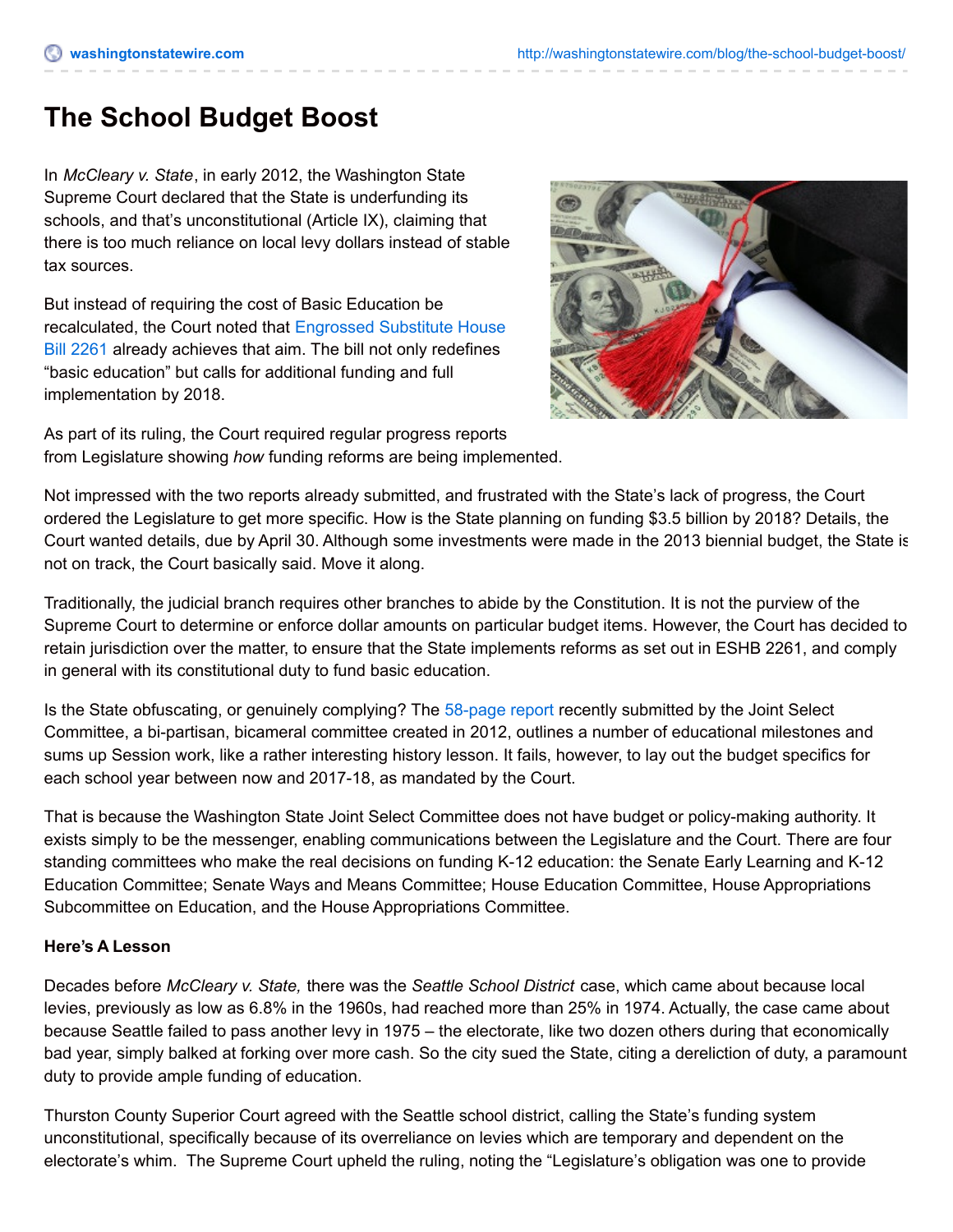'basic education' through a basic program of education."

Basic education, however, had yet been defined. The Court ordered the Legislature to figure it out – define the term and the program that provides it.

So in 1977, the Basic Education Act passed. The act outlined the school system's goal and funding formulas to achieve that goal. It set out the minimum instruction hours needed for specific subjects and created staffing ratios (at least 50 certificated staff for every 1,000 students.) If a district had enough to cover these ratios and minimum requirements, basic education was considered fully funded.

Because disadvantaged students were falling behind, two programs were created in 1979. The Remediation Assistance Act allocated additional resources while The Transitional Bilingual Instruction Act was designed to assist students with limited English proficiency.

The educational system plodded along for years, but by 1991, constituents had enough of the myopic focus on metrics – how many hours were taught on a particular topic – and wanted real results. SHB 5953 made the move towards a performance-based system. In 1993, ESHB 1209 incorporated recommendations from the Governor's Council on Education Reform and Funding (GCERF), a council created by Executive Order. ESHB 1209 then adopted the learning goals outlined in the GCERF's final report.

Major reform began in earnest with the introduction of ESHB 2261 and also SHB 2276 which reshapes basic education by 2018. The bills, passed in 2010, call for additional graduation requirements and the instructional time needed to achieve them. SHB 2776 changes the funding formulas for K-12 materials, supplies, and operating costs (MSOC) by the 2015-16 school year, and institutes all-day kindergarten and investments to reduce the class size in grades K-3. In addition, ESHB 2261 changes the transportation funding formula.

The bills also implement a prototypical school model. This model has three school types that educate full-time equivalent (FTE) students: a high school of 600 FTE students in grades 9- 12; a middle school of 432 FTE students in grades 7 and 8; and an elementary school of 400 FTE students in grades K- 6.

## **Define Basic**

Basic education means the knowledge and skills needed to compete in today's economy and meaningfully participate in this state's democracy. Can that be more specifically defined? Yes.

- 1. The educational concepts outlined in *Seattle School District*.
- 2. The four learning goals in Engrossed Substitute House Bill (ESHB) 1209, passed in 1993.
- 3. The State's essential academic learning requirements (EALRs).

Keep in mind that Article IX requires that the *opportunity* to obtain this knowledge and skill be made available through ample funding. It does not dictate success – – a subjective, untenable goal at best. Basic education, therefore, is distinct from total education, and guaranteed outcomes.

#### **Where's The Money?**

How much does it actually cost in today's market to provide a realistic and effective opportunity for students?

While the State is responsible for funding basic education, implementation falls to the individual school districts – all 295 of them. This means that districts choose how to spend State allocations, with the exception of staffing ratios and spending on specific programs, such as Special Education, the Transitional Bilingual Instruction Program, the Learning Assistance Program, and the Highly Capable Program.

Currently, General Fund allocations for K-12 funding is about 44%. It will be the biggest issue going in to the 2015